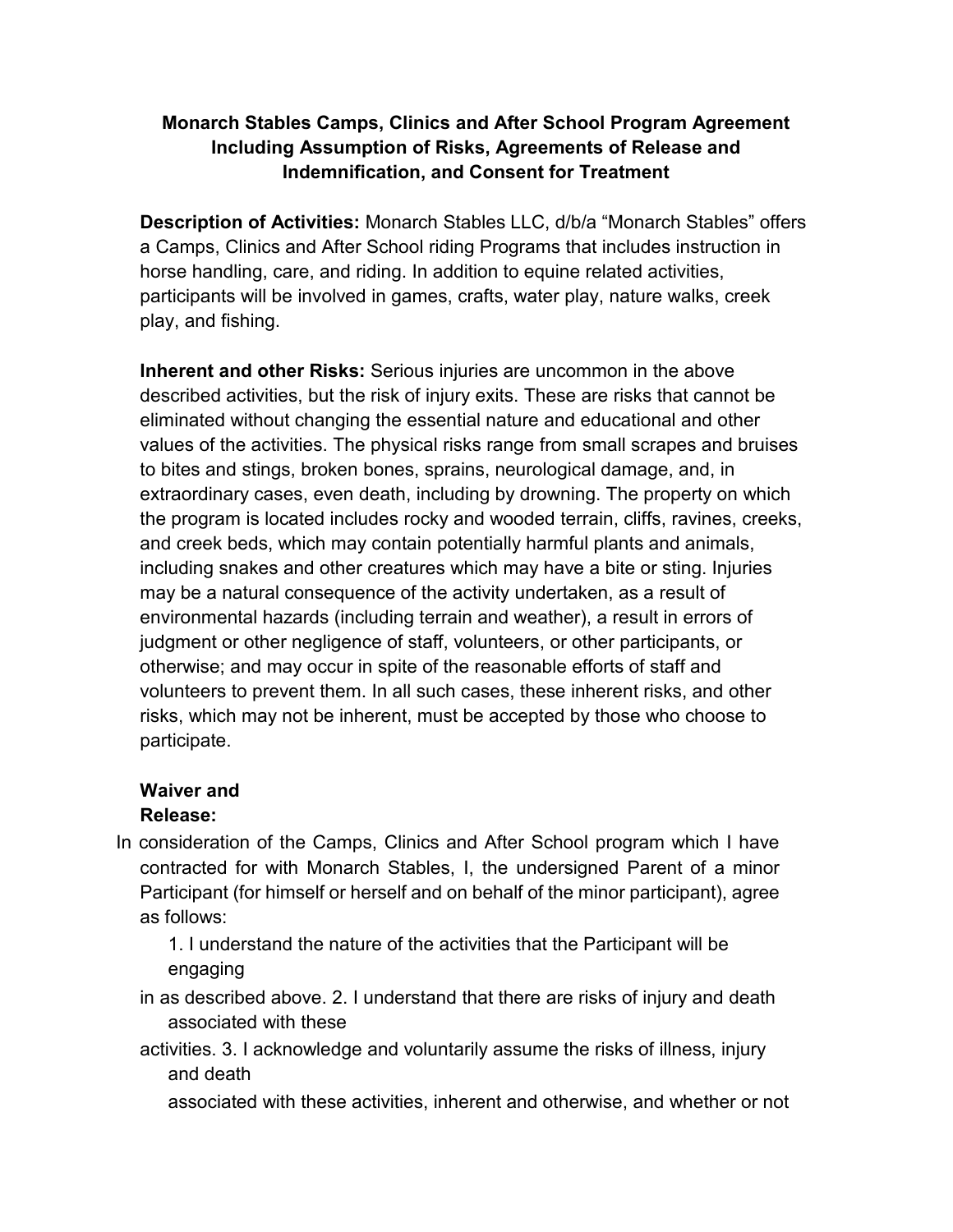described above, including those which may result from the negligent acts or omissions of other participants, staff, or volunteers. 4. I hereby release, indemnify and hold harmless Monarch Stables, its owners,

agents, and employees, and the owner or owners of the property on which the program is conducted, from, and agree not to sue them for, any liability for claims that may arise out of or relate in any way to the minor child Participant's enrollment in the program. The claims hereby released and indemnified include claims of negligence of a released party, but not claims of gross negligence or willful injury. 5. I accept responsibility for any expenses that may be incurred for any illness

or injury that may result from the minor Participant's participation in the

Program, including the costs of evacuation, hospitalization, and medical treatment. 6. I agree that the laws of the State of Texas shall govern in this Agreement and that the courts with jurisdiction in Hays County shall have jurisdiction in any dispute that may arise between Participant and Monarch Stables. 7. I agree that should any part of this Agreement be judged invalid by a court

with proper jurisdiction, that all other parts not so judged shall nevertheless remain valid and in effect. 8. I have read, fully understand, and hereby agree to the terms of this

Agreement

.

**Consent for Treatment** I hereby give my consent to have the below named Participant treated by emergency medical personnel, a physician, or surgeon, in case of sudden illness or injury while participating in the Camps, Clinics and After School Program. It is understood that Monarch Stables will provide no medical insurance for such treatment, and the cost thereof will be at my expenses.

\_\_\_\_\_\_\_\_\_\_\_\_\_\_\_\_\_\_\_\_\_\_\_\_\_\_\_\_\_\_\_\_\_\_\_\_\_\_\_\_\_\_\_\_\_\_\_\_\_\_\_\_\_\_\_\_\_\_\_\_\_\_\_\_

\_\_\_\_\_\_\_\_\_\_\_\_\_\_\_\_\_\_\_\_\_\_\_\_\_\_\_\_\_\_\_\_\_\_\_\_\_\_\_\_\_\_\_\_\_\_\_\_\_\_\_\_\_\_\_\_\_\_\_

Participant Name:

 $\overline{\phantom{a}}$ 

Parent or Legal Guardian Name: